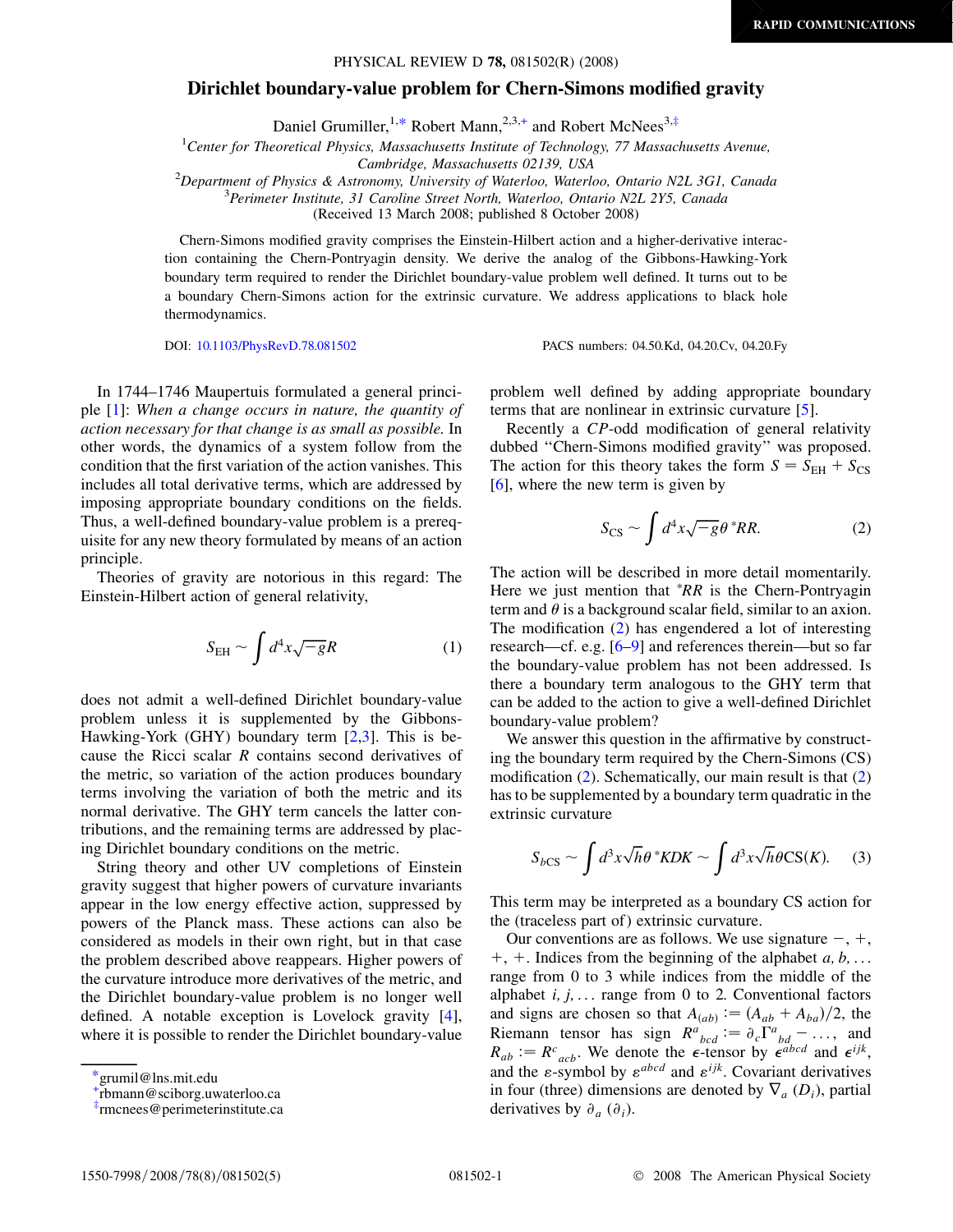<span id="page-1-3"></span>DANIEL GRUMILLER, ROBERT MANN, AND ROBERT MCNEES PHYSICAL REVIEW D 78, 081502(R) (2008)

First we recall the basics of CS modified gravity. The bulk part of the action is given by [6,10]

$$
S = SEH + SCS = \kappa \int d^4x \sqrt{-g} \left( R + \frac{1}{4} \theta^* R R \right), \qquad (4)
$$

where  $\kappa$  is the gravitational coupling constant and  $*RR$  is the Chern-Pontryagin term, defined as

$$
{}^*RR := {}^*R_b^{acd}R_b^b{}_{acd} = \frac{1}{2} \epsilon^{cdef}R^a{}_{bef}R^b{}_{acd}.
$$
 (5)

Equation (5) can be expressed as the covariant divergence

$$
\nabla_a J^a = \frac{1}{2} \, ^*RR \tag{6}
$$

of the CS topological current ( $\Gamma^a{}_{bc}$  are the Christoffels),

$$
J^a := \epsilon^{abcd} (\Gamma^n{}_{bm}\partial_c \Gamma^m{}_{dn} + \frac{2}{3} \Gamma^n{}_{bm}\Gamma^m{}_{cl} \Gamma^l{}_{dn}), \qquad (7)
$$

hence the name ''Chern-Simons modified gravity.''

The modified field equations are obtained by varying the action with respect to the metric. Using

$$
\delta R^b{}_{acd} = \nabla_c \delta \Gamma^b{}_{ad} - \nabla_d \delta \Gamma^b{}_{ac} \tag{8}
$$

and

$$
\delta \Gamma^{b}_{ac} = \frac{1}{2} g^{bd} (\nabla_a \delta g_{dc} + \nabla_c \delta g_{ad} - \nabla_d \delta g_{ac}), \quad (9)
$$

<span id="page-1-0"></span>the variation of the action is  $(G_{ab} = R_{ab} - \frac{1}{2}g_{ab}R)$ 

$$
\delta S = -\kappa \int d^4x \sqrt{-g} (G^{ab} + C^{ab}) \delta g_{ab}
$$
  
+ boundary terms. (10)

The symmetric, traceless tensor  $C^{ab}$  is given by

$$
C^{ab} := (\nabla_c \theta) \epsilon^{cde(a} \nabla_e R^b)_d + (\nabla_{(c} \nabla_{d)} \theta)^* R^{d(ab)c}.
$$
 (11)

Surface terms that arise from repeated integration by parts are collected in the second line of Eq. ([10\)](#page-1-0). They will be studied in detail below.

<span id="page-1-1"></span>Provided the boundary terms are dealt with appropriately, the modified field equations can be written as

$$
R_{ab} + C_{ab} = 0. \tag{12}
$$

<span id="page-1-4"></span>If  $\theta$  is not a constant then the contracted Bianchi identities applied to ([12](#page-1-1)) imply the so-called Pontryagin constraint

$$
{}^*RR = 0. \tag{13}
$$

The main qualitative difference to general relativity is the emergence of first derivatives of the Ricci tensor or, equivalently, of third derivatives of the metric in the equations of motion. The appearance of these higher derivatives has important repercussions on boundary issues.

Turning to the second line of Eq.  $(10)$  $(10)$  $(10)$ , we are specifically interested in boundary terms involving normal derivatives of the metric variation. This is a small subset of the terms that appear when varying quantities like the action or extrinsic curvature, so we use a special notation to isolate them. Equivalence between two quantities up to

"irrelevant terms" is denoted by  $\simeq$  . By definition "irrelevant terms'' are bulk terms that are not total derivatives, or boundary terms that vanish when Dirichlet boundary conditions are imposed on the metric.

Before dealing with the modified action (4) we review the origin of the GHY boundary term. The variation of the Einstein-Hilbert action is

<span id="page-1-2"></span>
$$
\delta S_{\text{EH}} = \kappa \int d^4x \sqrt{-g} (g^{ab} \delta R_{ab} - G^{ab} \delta g_{ab})
$$

$$
\simeq \kappa \int d^4x \sqrt{-g} g^{ab} (\nabla_c \delta \Gamma^c_{ab} - \nabla_b \delta \Gamma^c_{ac}). \tag{14}
$$

We assume from now on that the boundary is a hypersurface with spacelike outward-pointing unit vector  $n^a$ , i.e.,  $n^a n_a = 1$  [11]. Then the induced metric on the boundary is given by

$$
h_{ab} = g_{ab} - n_a n_b. \tag{15}
$$

The extrinsic curvature is the Lie derivative of  $\frac{1}{2}h_{ab}$  along  $n^a$ 

$$
K_{ab} = \frac{1}{2} \mathcal{L}_n h_{ab} = h_a^c h_b^d \nabla_c n_d, \tag{16}
$$

with trace  $K = K^a{}_a = \nabla_a n^a$ . The term in the variation of the extrinsic curvature relevant to our calculations is given by

$$
\delta K_{ab} \simeq \frac{1}{2} h_a^c h_b^d n^e \nabla_e \delta g_{cd}.
$$
 (17)

Applying Eqs.  $(9)$  and  $(15)$  to Eq.  $(14)$  and comparing with Eq.  $(17)$  yields

$$
\delta S_{\rm EH} \simeq -2\kappa \delta \int d^3x \sqrt{h} K. \tag{18}
$$

This leads to the familiar result that the action

$$
S_{\text{EH}} + S_{\text{GHY}} = \kappa \int d^4x \sqrt{-g}R + 2\kappa \int d^3x \sqrt{h}K \quad (19)
$$

has a well-defined Dirichlet boundary problem [2,3].

We now perform a similar analysis for the second term in Eq.  $(4)$ . Applying Eq.  $(8)$  to Eq.  $(4)$  yields

$$
\delta S_{\rm CS} \simeq -\kappa \int d^4x \sqrt{-g} \nabla_c (\theta^* R_a{}^{bcd} \delta \Gamma^a{}_{bd}). \tag{20}
$$

To proceed we need a  $3 + 1$  decomposition of all tensors with respect to the induced metric and the normal vector. For simplicity we introduce an adapted coordinate system where the shift vector vanishes and the lapse function is unity, but the final result will be given in a manifestly covariant form. We denote tangential indices by  $i, j, \ldots$ and indices contracted with the normal vector by n. With respect to this decomposition we obtain  ${}^*R_a{}^{bnd}\delta\Gamma^a{}_{bd}$  =  ${}^*R_j{}^{kni}\delta\Gamma^j{}_{ki} + 2{}^*R_n{}^{jni}\delta\Gamma^n{}_{ji} \simeq 2{}^*R_n{}^{jni}\delta\Gamma^n{}_{ji}$  and Eq. (20) reduces to

$$
\delta S_{\text{CS}} \simeq -2\kappa \int d^4x \sqrt{-g} \nabla_{\mathbf{n}} (\theta^* R_{\mathbf{n}}{}^{i\mathbf{n}j} \delta \Gamma^{\mathbf{n}}{}_{ij}).\tag{21}
$$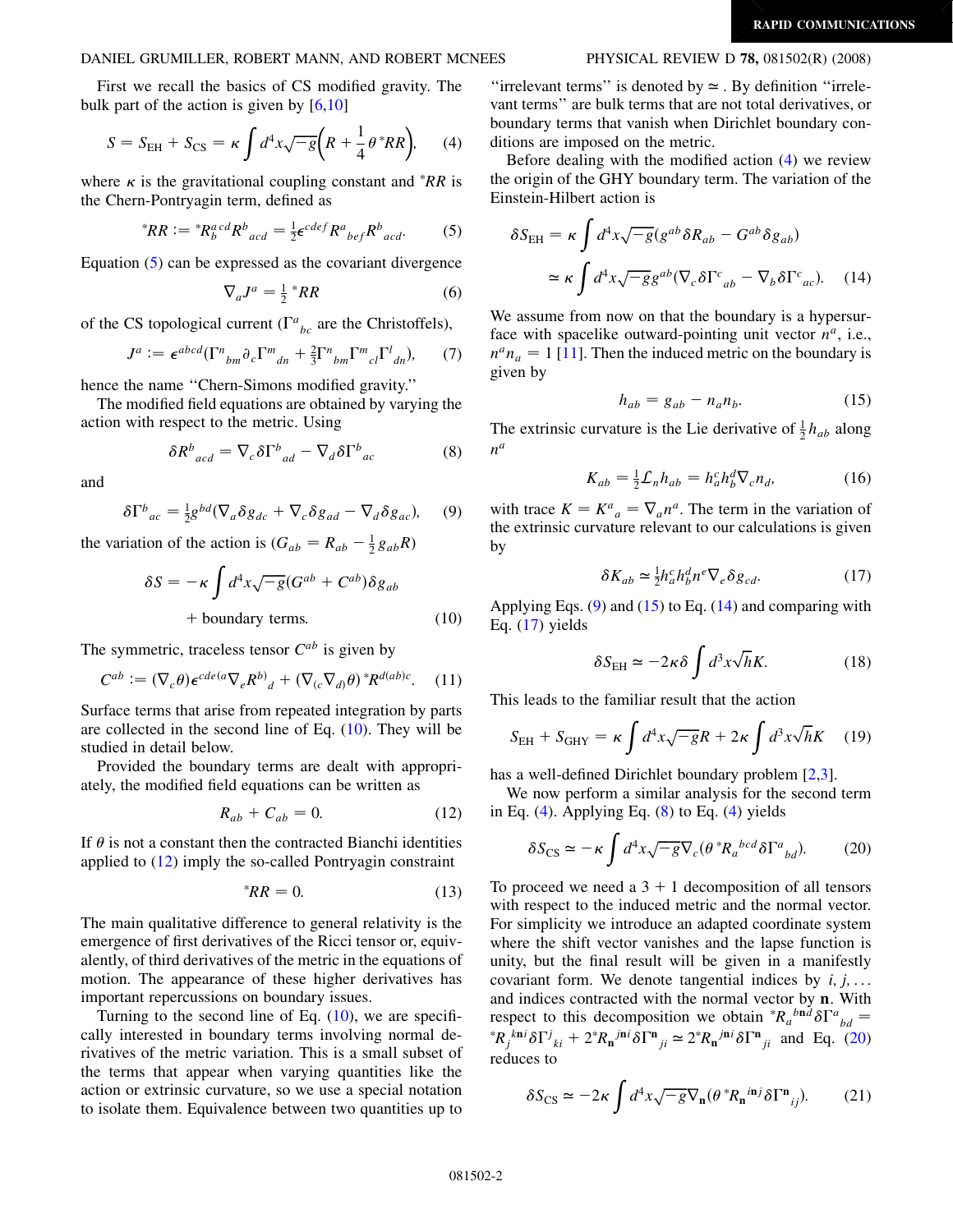# <span id="page-2-0"></span>DIRICHLET BOUNDARY-VALUE PROBLEM FOR CHERN- ... PHYSICAL REVIEW D 78, 081502(R) (2008)

By virtue of Eq. [\(9](#page-1-3)) this further simplifies to

$$
\delta S_{\text{CS}} \simeq -\kappa \int d^3x \sqrt{h} \theta^* R^{i n n j} \nabla_{\mathbf{n}} \delta g_{ij}.
$$
 (22)

The decomposition of the dual Riemann tensor  ${}^*R^{innj} =$ <br> $\frac{1}{6}e^{njkl}R^{in}$  requires us to calculate  $R^{in}$ . Let D, be the  $\frac{1}{2} \epsilon^{n j k l} R^{i n}{}_{k l}$  requires us to calculate  $R^{i n}{}_{k l}$ . Let  $D_i$  be the covariant derivative along the boundary whose connection  $\gamma^{i}_{jk}$  is torsionfree and compatible with the induced metric  $h_{ij}$ . Then the Codazzi equation  $R_{\mathbf{n}ijk} = D_k K_{ij} - D_j K_{ik}$ together with the variation equation ([17](#page-1-3)) can be used to rewrite Eq. (22) as

$$
\delta S_{\rm CS} \simeq 2\kappa \int d^3x \sqrt{h} \theta \epsilon^{ijk} (D_j K_i^l) \delta K_{kl}, \tag{23}
$$

where  $\epsilon^{ijk} = \epsilon^{nijk}$ . The expression (23) can be cancelled by adding the following boundary term to the action

$$
S_{bCS} = \kappa \int d^3x \sqrt{h} \theta \epsilon^{ijk} K_i^{\ d} D_j K_{kl}, \tag{24}
$$

i.e.,  $\delta S_{CS} \simeq -\delta S_{bCS}$ . With the abbreviation

$$
CS(K) := {}^*K^{jkl}D_j K_{kl} = \frac{1}{2} \epsilon^{ijk} K_i{}^l D_j K_{kl} \qquad (25)
$$

we obtain the result announced in Eq. [\(3](#page-0-0)). The new boundary term depends only on the traceless part of the extrinsic curvature, and is therefore complementary to the GHY term in  $(19)$  $(19)$  $(19)$ . The result  $(24)$  might have been anticipated on the grounds that it is required by the index theorem for manifolds with boundary, cf. e.g. Sec. 8 in Ref. [12].

The abbreviation "CS" emphasizes the fact that  $(25)$ resembles an Abelian Chern-Simons term. It should be contrasted with the gravitational CS term in three dimensions [13]

$$
CS(\gamma) = \frac{1}{2} \epsilon^{ijk} (\gamma_{im}^l \partial_j \gamma_{kl}^m + \frac{2}{3} \gamma_{im}^l \gamma_{lj}^m \gamma_{jl}^p, \qquad (26)
$$

constructed from the intrinsic connection  $\gamma^{i}_{jk}$ . It is interesting to note that the terms comprising the CS modification are equivalent to

$$
\frac{1}{4} \int d^4x \sqrt{-g} \theta^*RR + 2 \int d^3x \sqrt{h} \theta CS(K)
$$

$$
= -\frac{1}{2} \int d^4x \sqrt{-g} (\nabla_a \theta) J^a + \int d^3x \sqrt{h} \theta CS(\gamma), \quad (27)
$$

where  $J^a$  is the topological current defined in Eq. [\(7\)](#page-1-3).

We conclude that the full action for CS modified gravity is given by

$$
S = SEH + SCS + SGHY + SbCS
$$
  
=  $\kappa \int d^4x \sqrt{-g} \left( R + \frac{1}{4} \theta^* R R \right)$   
+  $2\kappa \int d^3x \sqrt{h} (K + \theta \text{CS}(K))$ . (28)

The action (28) has a well-defined Dirichlet boundaryvalue problem. This is our main result. We present now Eq. (28) in a manifestly covariant form:

$$
S = \kappa \int d^4x \sqrt{-g} \left( R + \frac{1}{4} \theta^* R R \right)
$$
  
+  $2\kappa \int d^3x \sqrt{h} \left( K + \frac{1}{2} \theta n_a \epsilon^{abcd} K_b{}^e \nabla_c K_{de} \right)$   
+  $\kappa \int d^3x \sqrt{h} \mathcal{F}(h_{ab}, \theta).$  (29)

The last line is an additional term  $S_f$  that is intrinsic to the boundary. This ''boundary counterterm'' does not affect the Dirichlet boundary-value problem, and is necessary for a well-defined variational principle when the boundary is removed to spatial infinity  $[14–16]$ .

The boundary terms in Eq.  $(29)$  are required for selfconsistency of the theory and a prerequisite to a Hamiltonian formulation. They also contribute to the semiclassical approximation of the thermodynamical partition function  $\overline{Z}$  in the Euclidean path integral approach [17,18]:

$$
Z \approx \exp[-(S_{\text{CS}} + S_{\text{GHY}} + S_{b\text{CS}} + S_{\mathcal{F}})]_{\text{on-shell}}].
$$
 (30)

A prime application where these boundary terms are important is black hole thermodynamics. To investigate this issue we make the ansatz

$$
\mathcal{F} = \mathcal{F}_0(h_{ab}) + \Delta \mathcal{F}(h_{ab}, \theta), \tag{31}
$$

where  $\mathcal{F}_0$  is the boundary counterterm required by general relativity and  $\Delta \mathcal{F}$  is a new contribution that must be linear in  $\theta$  [19]. The contributions to the on-shell action that differ from general relativity are  $\Delta S = S_{CS} + S_{bCS} +$  $S_{\Delta\mathcal{F}}$ :

$$
\Delta S|_{\text{on-shell}} = \frac{\kappa}{4} \int d^4x \sqrt{-g} \theta^* RR
$$
  
+  $\kappa \int d^3x \sqrt{h} (2\theta \text{CS}(K) + \Delta \mathcal{F}(h_{ab}, \theta)).$  (32)

The bulk term in Eq. (32) vanishes due to the constraint [\(13\)](#page-1-4). Therefore, all new contributions to the on-shell action are due to the boundary terms in the second line.

An interesting subtlety occurs when  $\theta = \theta_0$  is a constant. In that case the field equations reduce to the Einstein equations, and the constraint ([13](#page-1-4)) no longer applies. However, the on-shell action still receives a contribution from the CS modification,

$$
\Delta S|_{\text{on-shell}} = -4\pi^2 \kappa \theta_0 \tau(\mathcal{M}) + \kappa \theta_0 \int d^3 x \sqrt{h} \Delta \mathcal{F}(h_{ab}),
$$
\n(33)

where

$$
\tau(M) = \frac{1}{32\pi^2} \int_{\mathcal{M}} d^4x \varepsilon^{cdef} R^a{}_{bef} R^b{}_{acd}
$$

$$
- \frac{1}{4\pi^2} \int_{\partial \mathcal{M}} d^3x \varepsilon^{ijk} K_i{}^l D_j K_{kl} \tag{34}
$$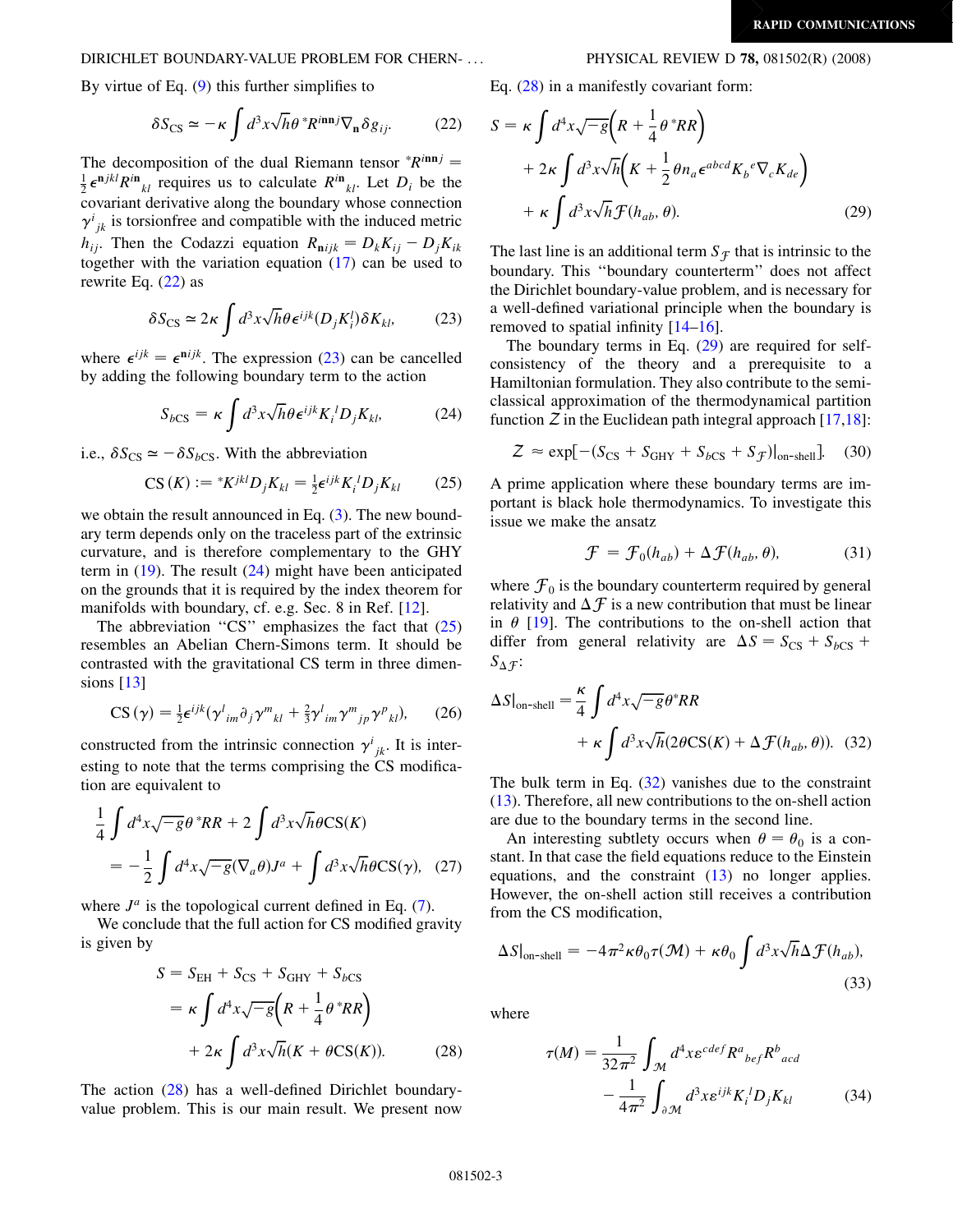is the signature index for a manifold  $\mathcal M$  with boundary  $\partial M$  (for a list of examples with  $\tau \neq 0$  see Table D.1 in Ref. [12]). Since  $\tau(\mathcal{M})$  is just some (integer) number, it does not modify black hole thermodynamics.

The result [\(32\)](#page-2-0) holds in general, but there may be additional simplifications for specific black hole solutions. For instance, the Schwarzschild solution persists in CS modified gravity [6] (at least for certain choices of the scalar field  $\theta$  [8]), because the two tensors  $R_{ab}$  and  $C_{ab}$  vanish separately and thus the field equations [\(12\)](#page-1-1) are fulfilled. We consider now the Schwarzschild black hole in CS modified gravity and assume that the boundary is a hypersurface of constant surface area. Because it is possible to simultaneously diagonalize the metric and the extrinsic curvature, the expression  $CS(K)$  defined in Eq. [\(25\)](#page-2-0) vanishes identically. Thus, the only remaining new contribution to the onshell action comes from  $\Delta \mathcal{F}$ . However, since we have just shown that all terms linear in  $\theta$  vanish identically we deduce that also the quantity  $\Delta \mathcal{F}$  must vanish. We conclude that the thermodynamics of the Schwarzschild black hole in CS modified gravity is the same as the thermodynamics of the Schwarzschild black hole in general relativity. The same conclusion applies to other black hole solutions that solve the Einstein equations and have vanishing boundary term  $CS(K) = 0$ . In order to find some physical effect of our boundary term [\(24\)](#page-2-0) it is suggestive to consider rotating black hole solutions. Unfortunately, little is known about such solutions, see Ref. [8] for a recent analysis. The only rotating black hole solution without pathologies found in that work is the Aichelburg-Sexl boosted Kerr solution with line element

$$
ds^{2} = -2du dv - h_{0}\delta(u)\ln\rho^{2} + \rho^{2}d\phi^{2} + d\rho^{2}
$$
 (35)

and scalar field

$$
\theta = \lambda v,\tag{36}
$$

where  $h_0$ ,  $\lambda$  are some nonvanishing constants. Evaluating the on-shell action  $(28)$  $(28)$  $(28)$  on the solution  $(35)$  and  $(36)$  we find that both bulk contributions vanish and also the new boundary contribution  $CS(K)$  vanishes for a  $\rho = \text{const}$ 

hypersurface. This is so, because the only nonvanishing components of extrinsic curvature are  $K_{uu} = -h_0 \delta(u)/\rho$ and  $K_{\phi\phi} = \rho$ . Clearly, the Aichelburg-Sexl boosted Kerr solution is too simple to yield a novel effect. Once a physically relevant rotating black hole solution is found our results above can be applied to discuss their thermodynamical properties and then we expect novel effects from our boundary term ([24](#page-2-0)).

Another interesting application of our analysis is that it provides a shortcut to an effective field theory of single field inflation. Namely, after writing down all terms with four derivatives one obtains a correction to the action containing ten terms (see Eq. (3) in Ref. [9]). Requiring a well-defined Dirichlet boundary-value problem eliminates seven of these terms. The remaining three terms are identical to the ones contained in Eq. (6) of Ref. [9] and include the Gauss-Bonnet term studied in Ref. [5] and the gravitational Chern-Simons term studied in the present work.

In this paper we constructed the analog of the Gibbons-Hawking-York term for Chern-Simons modified gravity and showed that the action  $(29)$  has a well-defined Dirichlet boundary-value problem. However, for physically interesting boundary conditions this does not guarantee a well-defined variational problem. Even asymptotically flat boundary conditions require additional surface terms in the action  $[14–16]$ . It will be interesting to investigate the structure of these terms once nontrivial rotating black hole solutions of the theory are known.

We thank Roman Jackiw and Nicolas Yunes for discussions. This work is supported in part by funds provided by the U.S. Department of Energy (D.O.E.) under the cooperative research agreement No. DEFG02-05ER41360 and by the Natural Sciences and Engineering Research Council of Canada. D. G. is supported by Project No. MC-OIF 021421 of the European Commission under FP6. RM2 are supported by the Perimeter Institute for Theoretical Physics (PI). Research at PI is supported in part by funds from NSERC of Canada and MEDT of Ontario. D. G. acknowledges travel support by PI and the kind hospitality at PI while part of this paper was conceived.

- [1] P. L. M. de Maupertuis, Histoire de l'Academie Royale des Sciences et des Belles Lettres, 267 (1746).
- [2] J. W. York, Jr., Phys. Rev. Lett. **28**, 1082 (1972).
- [3] G. W. Gibbons and S. W. Hawking, Phys. Rev. D 15, 2752 (1977).
- [4] D. Lovelock, J. Math. Phys. (N.Y.) **12**, 498 (1971).
- [5] R. C. Myers, Phys. Rev. D 36, 392 (1987); R. C. Myers and J. Z. Simon, Phys. Rev. D 38, 2434 (1988).
- [6] R. Jackiw and S. Y. Pi, Phys. Rev. D 68, 104012 (2003).
- [7] V. A. Kostelecky, Phys. Rev. D 69, 105009 (2004); T. Mariz, J. R. Nascimento, E. Passos, and R. F. Ribeiro, Phys. Rev. D 70, 024014 (2004); S. Alexander and J. Martin, Phys. Rev. D 71, 063526 (2005); R. Bluhm and V. A. Kostelecky, Phys. Rev. D 71, 065008 (2005); C. Eling, T. Jacobson, and D. Mattingly, arXiv:gr-qc/ 0410001; S. H. S. Alexander, M. E. Peskin, and M. M. Sheikh-Jabbari, Phys. Rev. Lett. 96, 081301 (2006); D. H. Lyth, C. Quimbay, and Y. Rodriguez, J. High Energy Phys. 03 (2005) 016; D. Mattingly, Living Rev.